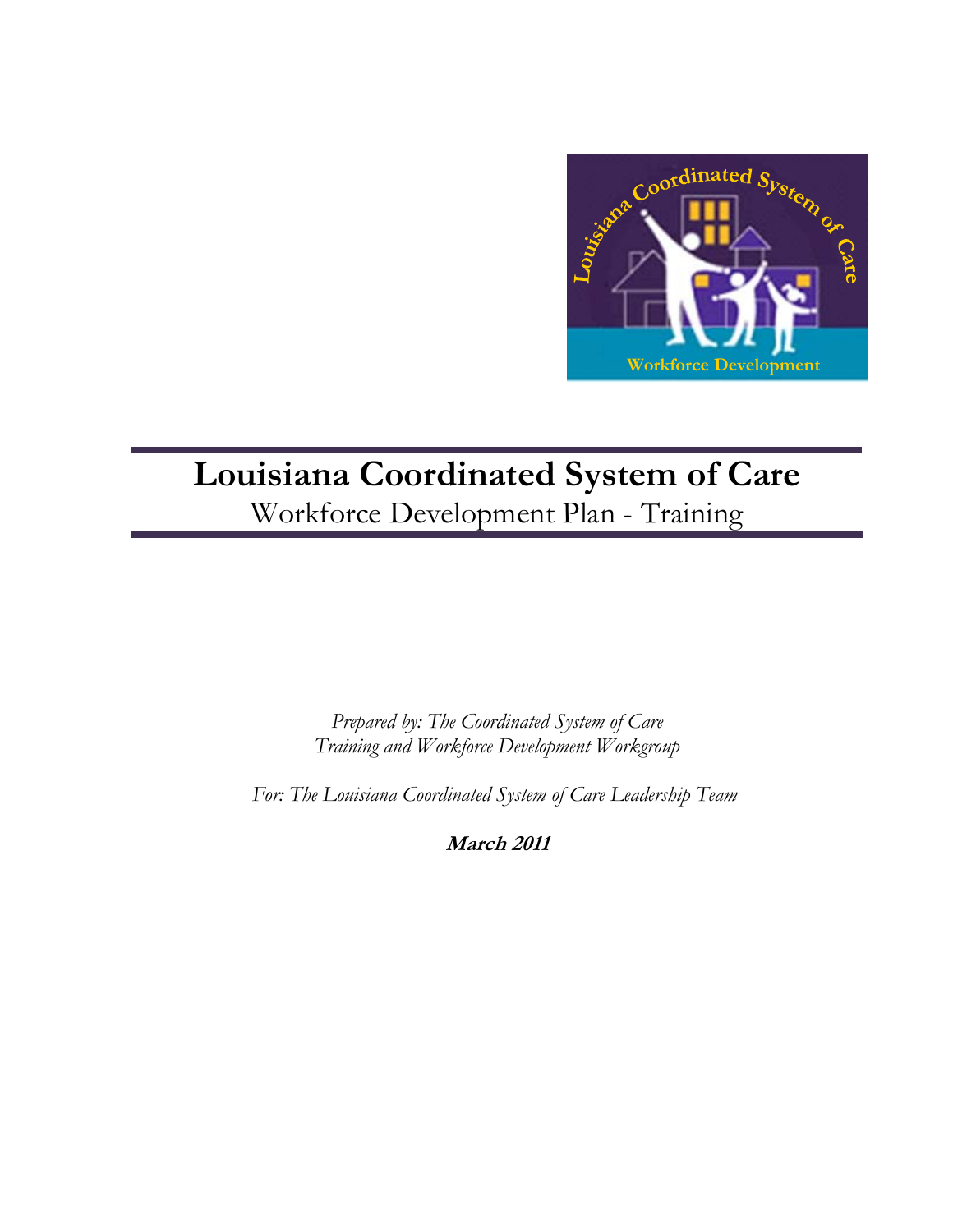## **TABLE OF CONTENTS**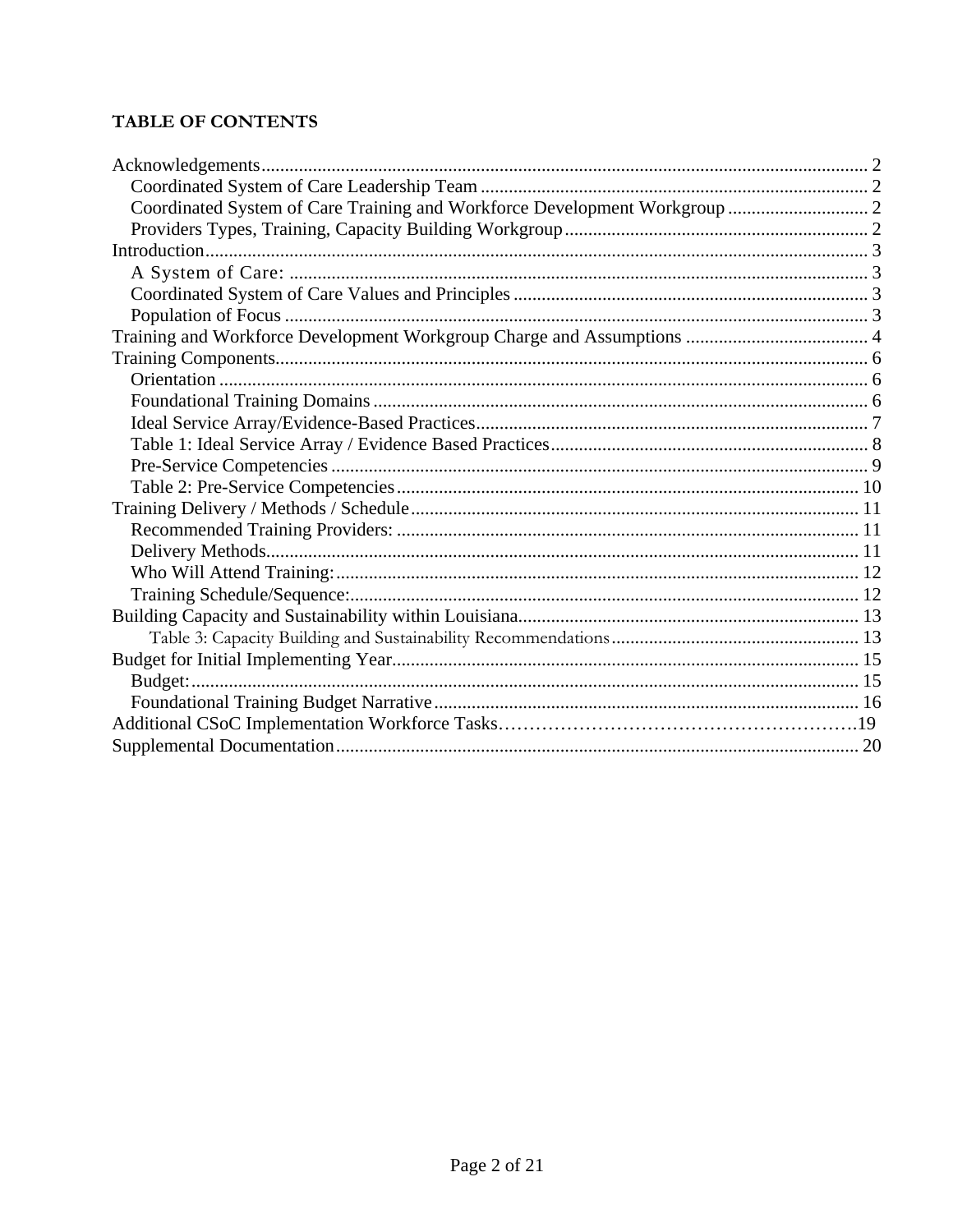## <span id="page-2-0"></span>**Coordinated System of Care Leadership Team**

- Secretary Ruth Johnson, Department of Child and Family Services
- Deputy Secretary Tony Keck, Department of Health and Hospitals Office of Behavioral Health
- Deputy Secretary Mary Livers, Office of Juvenile Justice
- Assistant Superintendent Donna Nola Ganey, Department of Education
- Acting Deputy Medicaid Director, Lou Ann Owen, Department of Health and Hospitals
- Assistant Chief of Staff Tammy Woods and Policy Advisor Camille Conaway, Governor's Office
- Vee Boyd, parent, and Executive Director, Louisiana's Federation of Families for Children's Mental Health
- Sharon Dufrene, parent and advocate
- Michael Teague, Executive Director, Jefferson Parish Human Services Authority

#### **Coordinated System of Care Training and Workforce Development Workgroup**

- Anthony Speier (Office of Behavioral Health) Co-chair
- Pam Brown (Medicaid)
- Yvonne Domingue (Department of Child and Family Services)
- Rochelle Head-Dunham (Office of Behavioral Health) Co-Chair
- Rhenda Hodnett (Department of Child and Family Services)
- Debra Duhe (Department of Education)
- Raegan Jones (Department of Education)
- Diane Leonard (Office of Juvenile Justice)
- Kristi Martin (Office of Juvenile Justice)
- Ellyn Peterson (Office of Juvenile Justice)
- Russell Semon (Office of Behavioral Health)
- Don Short (Family Member)
- Yezette White (Office of Juvenile Justice)
- Quinetta Womack (Office of Behavioral Health)

#### **Providers Types, Training, Capacity Building Workgroup**

- Michelle Smith, Office of Juvenile Justice, Lead
- Sue Larisey, Office of Juvenile Justice, Lead
- Darrell Montgomery, Department of Health and Hospitals
- Quinetta Womack, Department of Health and Hospitals
- Don Short, Gulf Coast Teaching Family Services, Parent
- Gwen Jackson, Department of Child and Family Services
- John Gianforte, Mental Health Solutions
- Dennis Dillon, Boys Town
- Yvonne Domingue-Diaz, Department of Child and Family Services
- Chandra Simpson, Department of Child and Family Services
- Cindy Guitrau, Department of Child and Family Services
- John Ryals, Jefferson Parish Department of Juvenile Services
- Patti Gates, Vernon Parish
- Beth Marceaux, Calcasieu Parish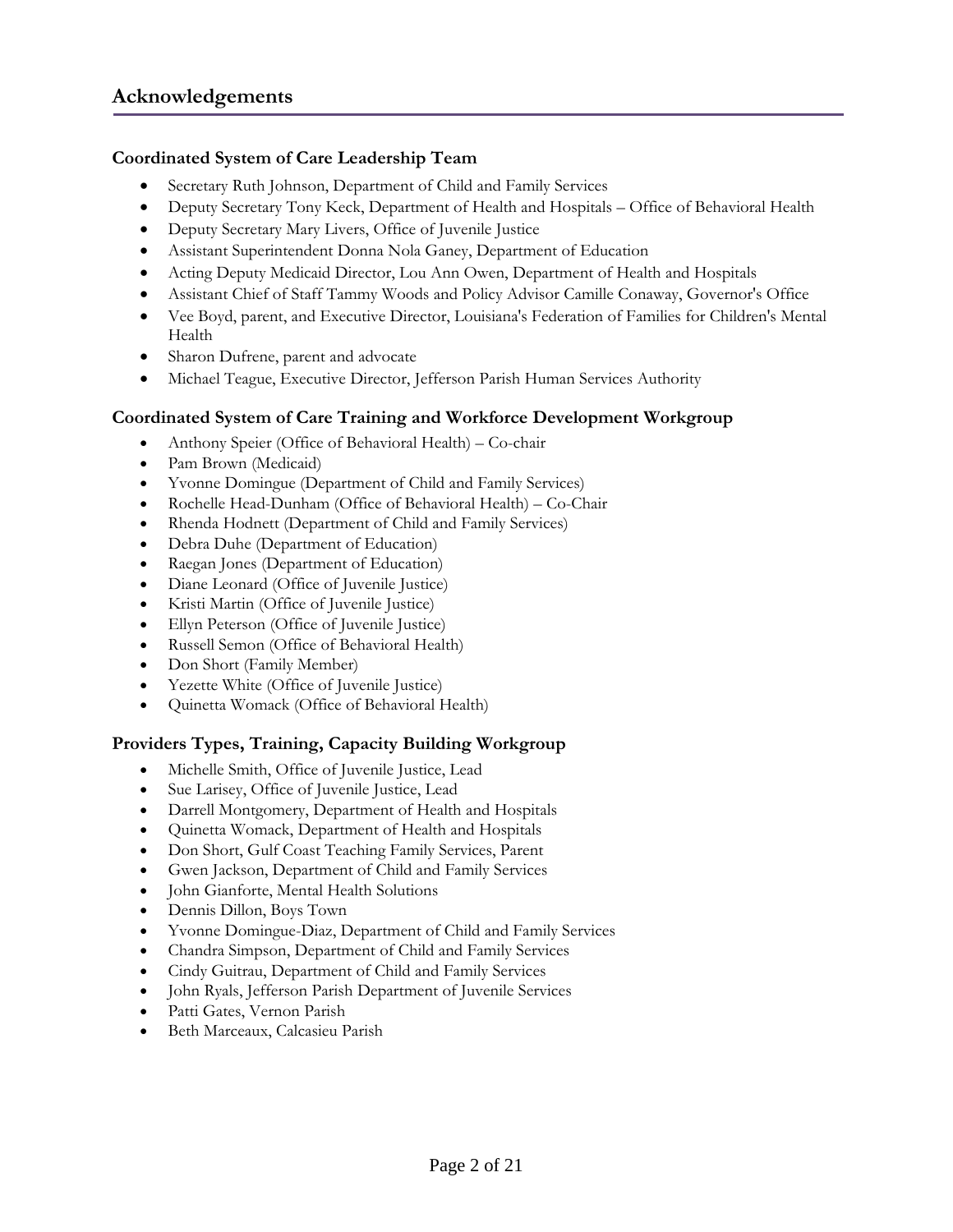## <span id="page-3-0"></span>**Introduction**

The State of Louisiana is undertaking the development of a Coordinated System of Care (CSoC) for Louisiana's children and youth with significant behavioral health challenges or co-occurring disorders who are at risk of, or are already in, restrictive settings outside their home. The efforts of the Training and Workforce Development Workgroup are limited to the needs of this specific population, and have not focused on the broader population that will ultimately be served by the CSoC. In the initial planning retreat, over forty agency and stakeholder leaders agreed to the following goals, values and population of focus for the CSoC.

## **A System of Care:**

- incorporates a broad, flexible array of effective services and supports for a defined population.
- is organized into a coordinated network.
- integrates care planning and management across multiple levels.
- is culturally and linguistically competent.
- builds meaningful partnerships with families and youth at service delivery, management, and policy levels.
- has supportive policy and management infrastructure.

## **Coordinated System of Care Values and Principles**

- Family-driven and youth-guided
- Home- and community-based
- Strength-based and individualized
- Culturally and linguistically competent
- Integrated across systems
- Connected to natural helping networks
- Data-driven, outcomes oriented

#### **Population of Focus**

Louisiana's CSoC will initially serve children and youth that have significant behavioral health challenges or co-occurring disorders that are in, or at imminent risk of placement in, restrictive settings outside their home.

"Restrictive settings outside the home" is defined as follows: detention, secure care facilities, psychiatric hospitals, residential treatment facilities, developmental disabilities facilities, addiction facilities, alternative schools, homeless (identified by the Department of Education) and foster care.

It is widely acknowledged that the needs of the children and families within this population of focus are currently being served through a fragmented service delivery model that is not well coordinated, is many times inadequate to meet the families' needs and is usually difficult to navigate. Further, state departments are not currently pooling resources and leveraging the 'smartest' financing to provide a coordinated system of behavioral health services to this population. This too often results in Louisiana's children with the highest level of need often detained in secure or residential settings, which are proven to be the highest cost services with the poorest outcomes.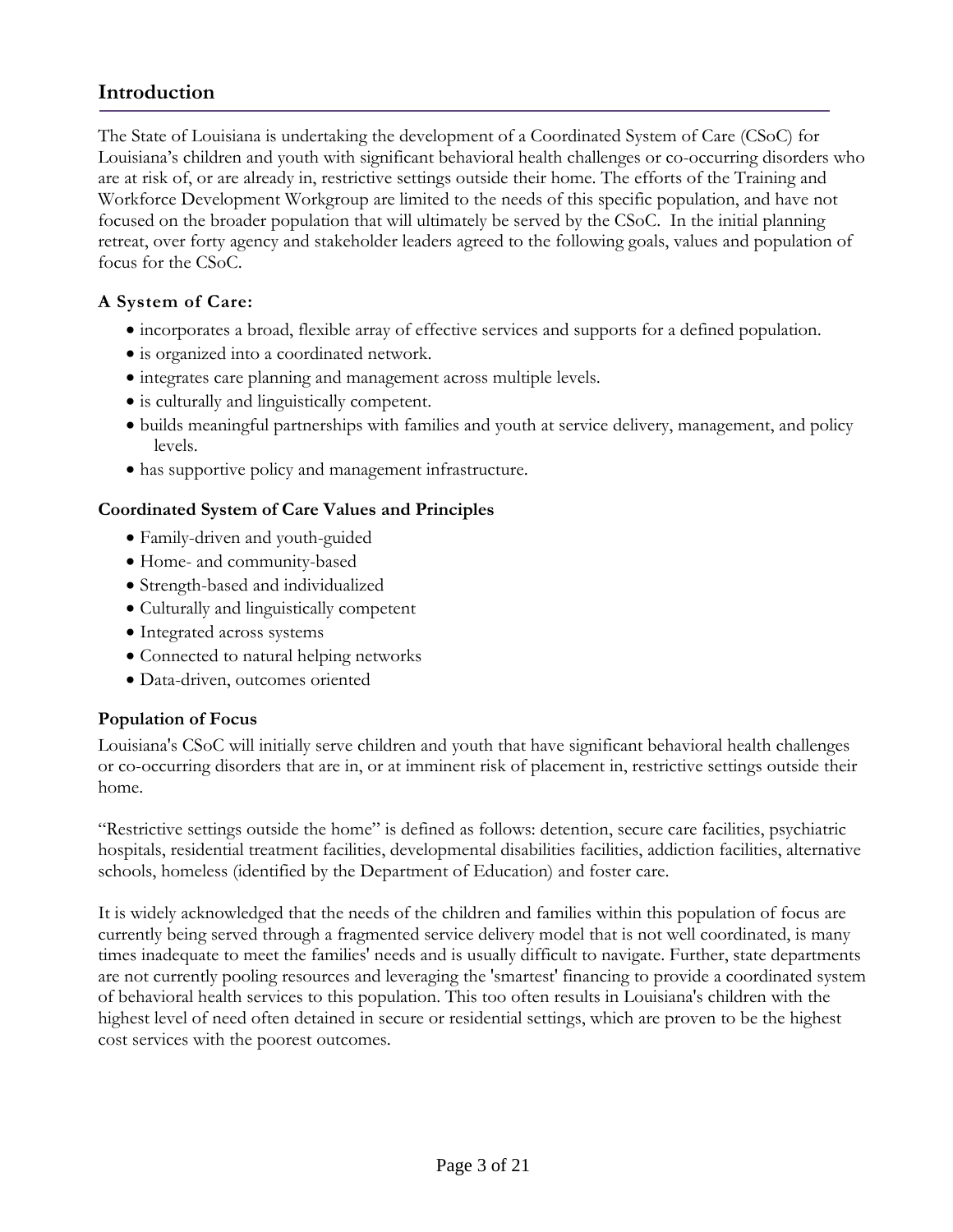# <span id="page-4-0"></span>**Training and Workforce Development Workgroup Charge and Assumptions**

Following the work and recommendations of previous Coordinated System of Care workgroups, this Workforce Development workgroup was tasked with:

## **identifying training needs and processes for the component programs and for providers within the Coordinated System of Care design / structure to meet the needs of the specific population of children identified as the Population of Focus above.**

The recommendations of the Provider Training and Capacity Workgroup, dated June 2010, proposed an outline for training and capacity building identifying the following as integral components of a Coordinated System of Care workforce plan:

- 1) the Wraparound process,
- 2) provider/service capacity development and
- 3) workforce skill development.

In addition to these three targeted areas, the plan proposed for this task includes the following assumptions:

- 1) The workforce development strategy will be coordinated with and paced with the initial implementation strategy for the Coordinated System of Care. The initial implementing communities will be selected based on existing ability to competently deliver services.
- 2) Training will be required for service providers within the Coordinated System of Care. Evidence of existing competence, as a result of formal training and/or experience, will be considered and may exempt service providers from elements of training. Even providers with existing competence may wish to attend the training, to ensure model integrity and support of the wraparound team's overall competence.
- 3) Providers will assure that their workforce is trained and competent in the pre-service competencies prior to delivering services within the Coordinated System of Care.
- 4) The Department of Health and Hospitals supports the development, implementation and evaluation of an array of services within the Louisiana Coordinated System of Care. To facilitate the effective treatment of children and families in the context of their homes, schools, and communities, it is DHH - OBH policy that:
	- Demonstrated pre-service competency shall be required of all staff providing services to children and families before working with a family;
	- Endorsement may include review and approval of training equivalent to content areas of pre-service training identified in this policy;
	- LA Coordinated System of Care providers will have the opportunity to participate in specialized pre-service training to facilitate and promote their professional development.
- 5) DHH/OBH will provide, where feasible, continuing education units to incent continuing education for various provider groups.
- 6) The Statewide Management Organization (SMO) will be responsible for monitoring performance within the provider network and for holding providers responsible for the quality of their services.
- 7) The SMO will train providers on SMO-specific reporting, billing, utilization management (UM) requirements and will require competence and appropriate credentials from providers.
- 8) Foundational training (see the following page for definition) will be provided during the first year of implementation for all communities that are initial implementers of the Coordinated System of Care.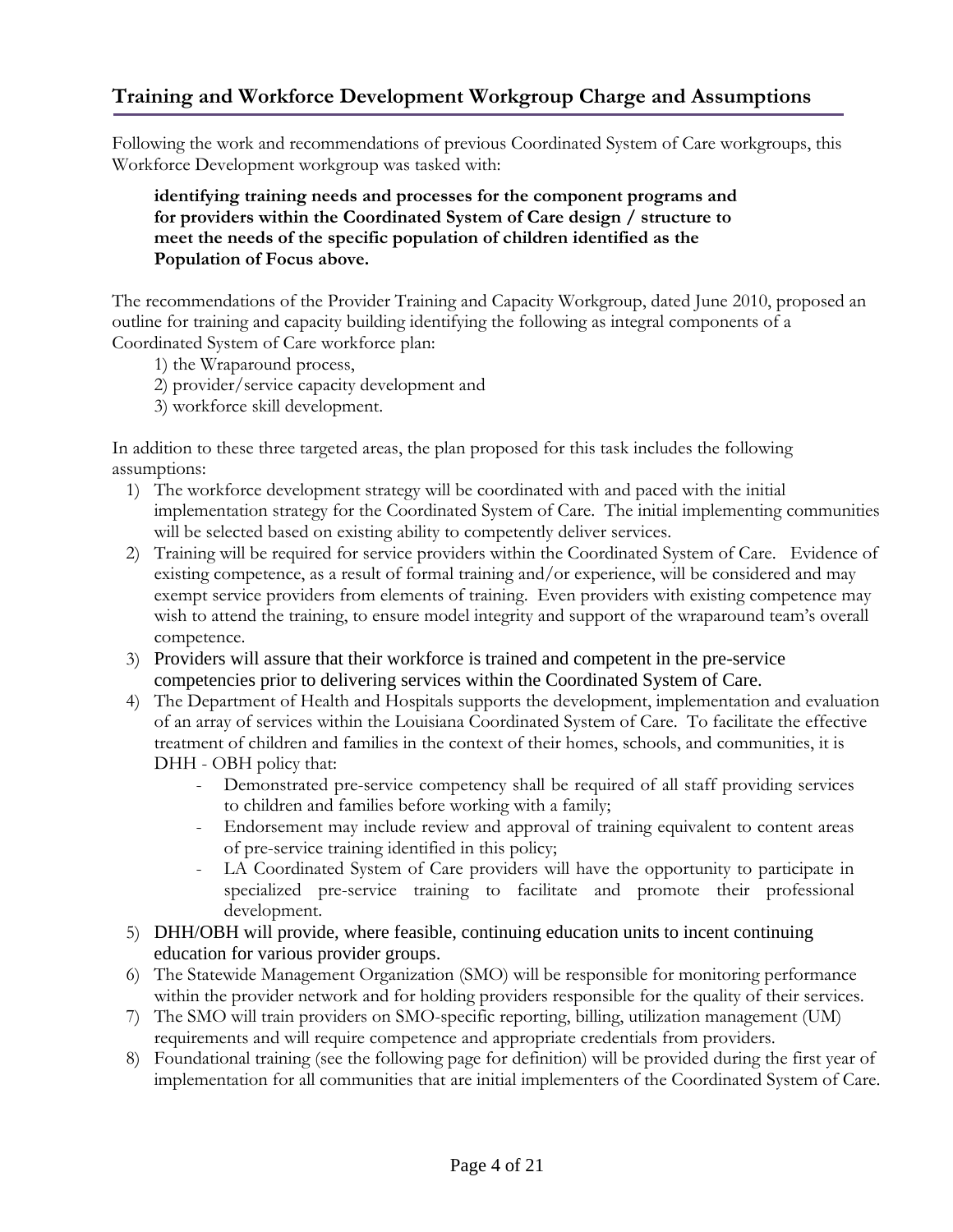- 9) Pre-service competencies, outlined later in this document, will be required of all providers prior to delivery of services.
	- DHH will provide access to all providers to the Essential Learning System as a means of building workforce knowledge within the pre-service competencies. Courses offered through the Essential Learning system will be offered at a fee, allowing both remediation and refreshers for members of the provider workforce.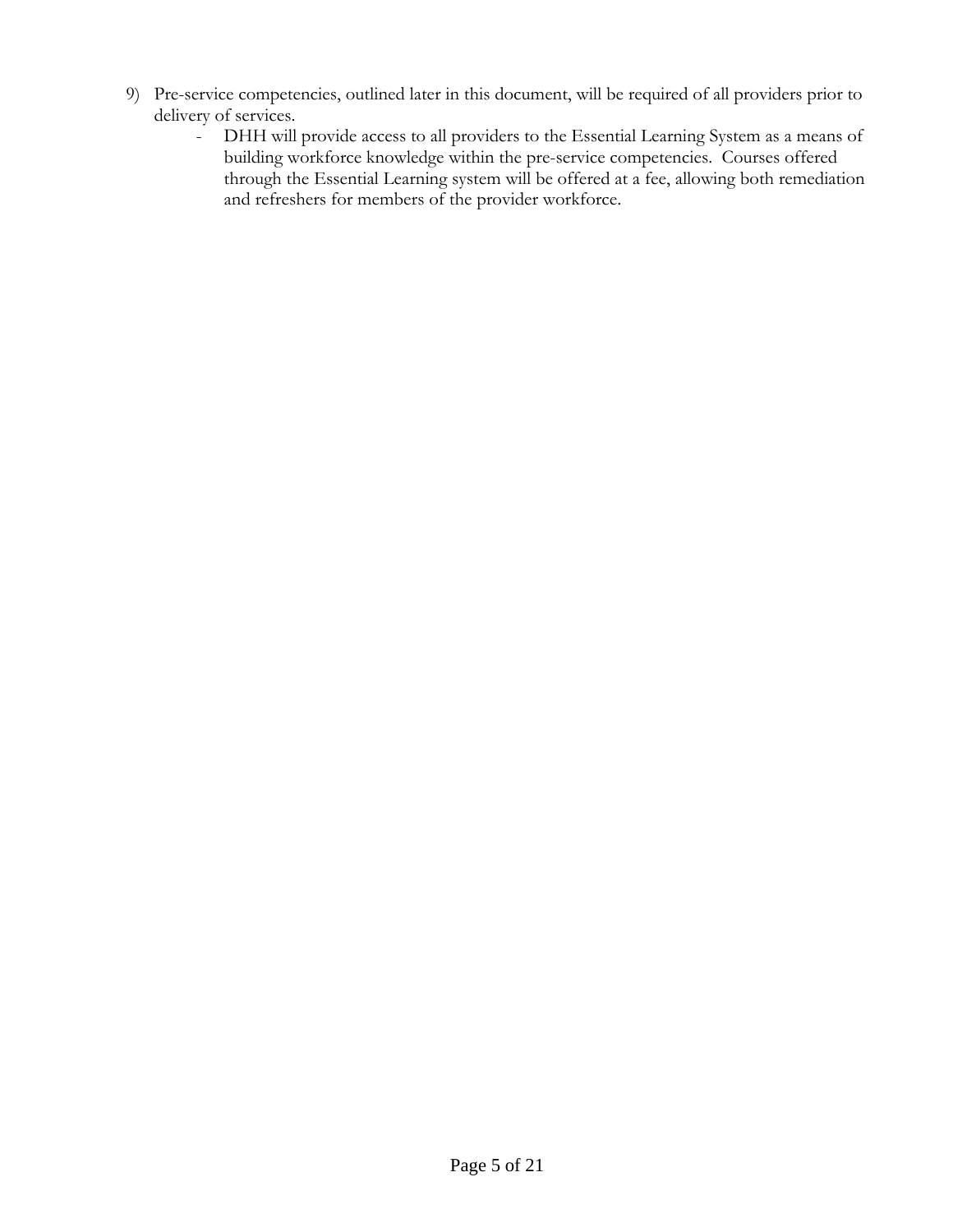# <span id="page-6-0"></span>**Training Components**

## **Orientation**

This workgroup recommends that an orientation session be provided in each initial implementing community that includes information about each agency within the communities' Coordinated System of Care and defines how the agencies involved in the CSoC will work together. Each agency involved in the locally implemented CSoC will be provided a standard format for this training and asked to provide key information to all participating agencies that will foster and support collaboration and cooperation within the system of care. Each participating agency will be expected to send appropriate personnel to the orientation, at their own expense. Training budget funds outlined in this document will be used to cover the costs of organizing and delivering these orientation sessions, but will NOT include travel costs for participants, including those of presenters.

This will be a customized orientation for each implementing community with the following learning objectives:

- Participants will develop ideas for working collaboratively within the CSoC, including the identification of potential barriers to effective service delivery.
- Participants will know what Pre-Service Competencies are required, and how to address knowledge gaps within their workforce.
- Participants will be familiar with the elements of the Ideal Service Array.

## **Foundational Training Domains**

Training in the following specific topic areas will be offered for all provider agencies and independent practitioners associated with the Coordinated System of Care. Our expectation is that all providers/practitioners will have competency in the foundational domains. Training in these foundational domains will be provided by national experts in the areas defined and delivered in a three-tiered approach, beginning with a training session to be held in Baton Rouge for all initial implementing communities. Specific recommendations of trainers are offered below, but alternative sources are available. The training will be tailored to meet the needs and interest of the target audience and address the following areas:

1) Wraparound / System of Care

- Wraparound is an intensive, holistic method of engaging with individuals with complex needs (most typically children, youth, and their families) so that they can live in their homes and communities and realize their hopes and dreams.
- System of Care is a concept that enhancing the ability of providers to holistically meet the needs of children and families.
- 2) Child and Adolescent Needs and Strengths (CANS) Assessment and Outcomes Focus
	- The Child and Adolescent Needs and Strengths (CANS) Comprehensive Assessment is a multipurpose communimetric<sup>[1](#page-6-1)</sup> tool developed to support care planning and level of care decisions-making, to facilitate quality improvement initiatives, and to allow for the monitoring of outcomes of services. It was developed from a communication perspective so as to facilitate the linkage between the assessment process and the design of individualized service plans including the application of evidence-based practices.
- 3) Cultural and Linguistic Competency

<span id="page-6-1"></span><u>.</u>

<sup>&</sup>lt;sup>1</sup> Characteristics of communimetric tools: 1) Items included that may impact service planning; 2) Level of items translate into action levels; 3) Focus on the child, not the service; 4) Considers culture and development; 5) Focus on the 'what', not the 'why' (exceptions: trauma & social behavior); 6) 30-day plan keeps assessments relevant &'fresh'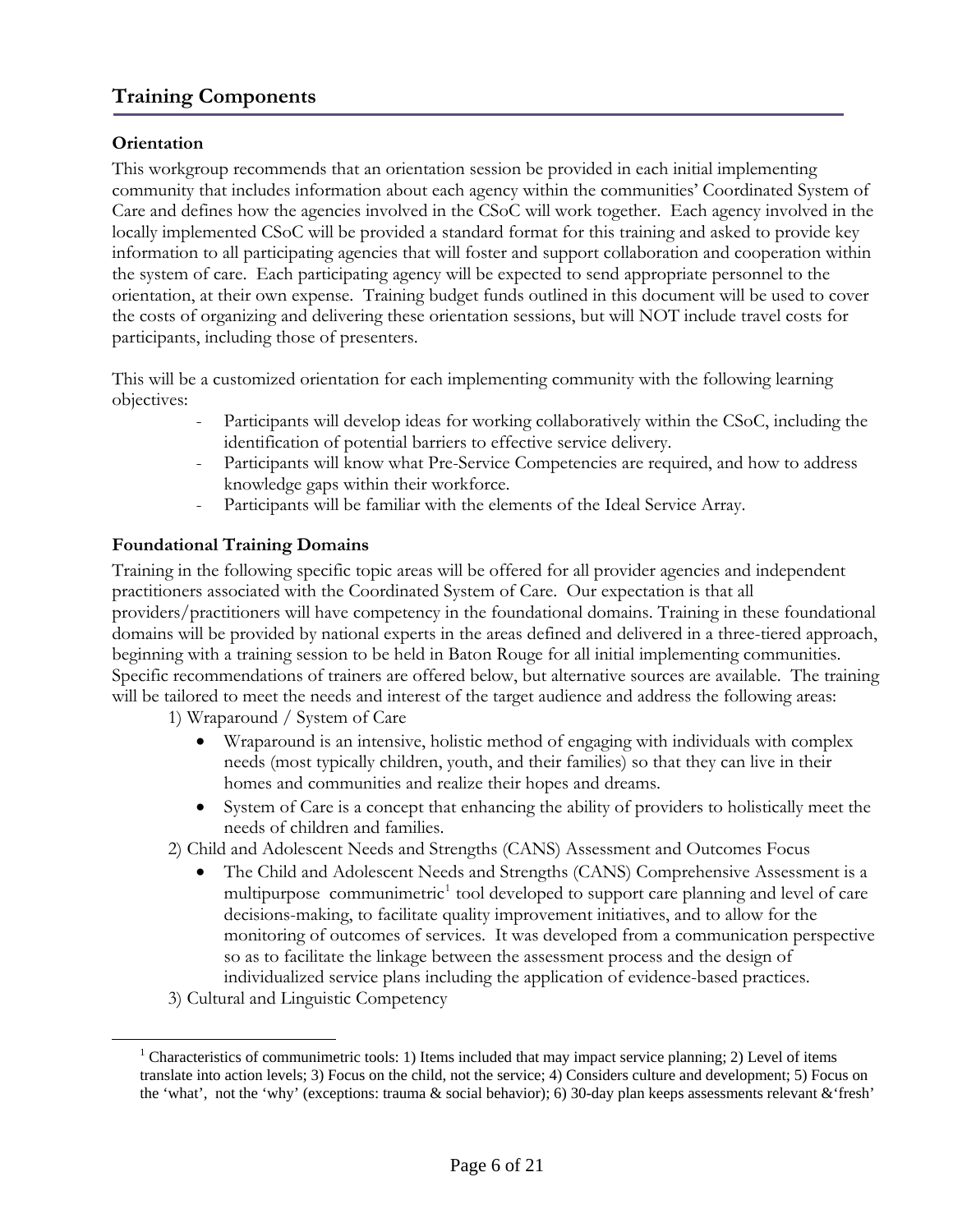- <span id="page-7-0"></span>• Although there is no universally accepted definition of cultural and linguistic competency, a useful definition adopted by the Office of Minority Health (OMH) distinguishes between culture, competence and the relationship between the terms:
	- o Cultural and linguistic competence is a set of congruent behaviors, attitudes and policies that come together in a system, agency or among health professionals that enables work in cross-cultural situations.
	- o "Culture" refers to integrated patterns of human behavior that include the language, thoughts, communications, actions, customs, beliefs, values, and institutions of racial, ethnic, religious, or social groups.
	- o "Competence" implies having the capacity to function effectively as an individual and an organization within the context of the cultural beliefs, behaviors, and needs presented by consumers and their communities".
- Although many people think that culture refers only to the knowledge, attitudes, beliefs, and behaviors influenced by race or ethnicity, the concept also includes factors such as age, gender, socioeconomic status, level of education, physical capacity, spirituality and religion, sexual orientation, and regional influences.
- 4) FSO training will consist of an overview of expectations / "fit" within the CSoC and the FSO's relationship to and with the WAA, SMO, community, providers, and practitioners. This followed by more specific training regarding: the planning process
	- o staff participation
	- o as appropriate, the development of policies and procedures consistent with these expectations/role of the FSO within the CSoC
	- o possible TA around establishing or enhancing business practices necessary to effectively operate an FSO within a managed care context.

 Training specific to FSO staff will be provided to assure competence in providing supports as determined appropriate within the Wraparound planning process and participation within the CSoC.

## **Ideal Service Array/Evidence-Based Practices**

As the implementation process continues and CSoC sites begin development, additional training topics will be identified, which will link to the Ideal Service Array and Evidence-Based Practices (EBPs) that have been identified as appropriate to these services. Potential training programs related to the Ideal Service Array and EBPs are listed in the accompanying file entitled "Louisiana Coordinated System of Care Workforce Development Plan – Training Supplement / Work product" (which continues to be developed and may serve as guidance to the implementation team), and include, but may not be limited to, the list in Table 1 on page 8. Some of these trainings include Respite, Independent Living Skills, Transition training, Crisis Stabilization, Critical incident and Management of Assaultive Behavior / Crisis de-escalation training.

NOTE: Some of the items initially identified as being a part of the Ideal Service Array relate more to the *location* of service delivery than to the services themselves, and were separated out by this workgroup as such. This list can be found on page 9.

Because the initial implementing communities are unknown at this time, the Training and Workforce Development workgroup has included in the budget section of this report an assumed amount of training in EBPs for each implementing workgroup that will be provided to agencies that are a part of the Coordinated System of Care. Additional training will be identified and developed to meet community needs. Supplemental funding for this aspect of training will need to be identified.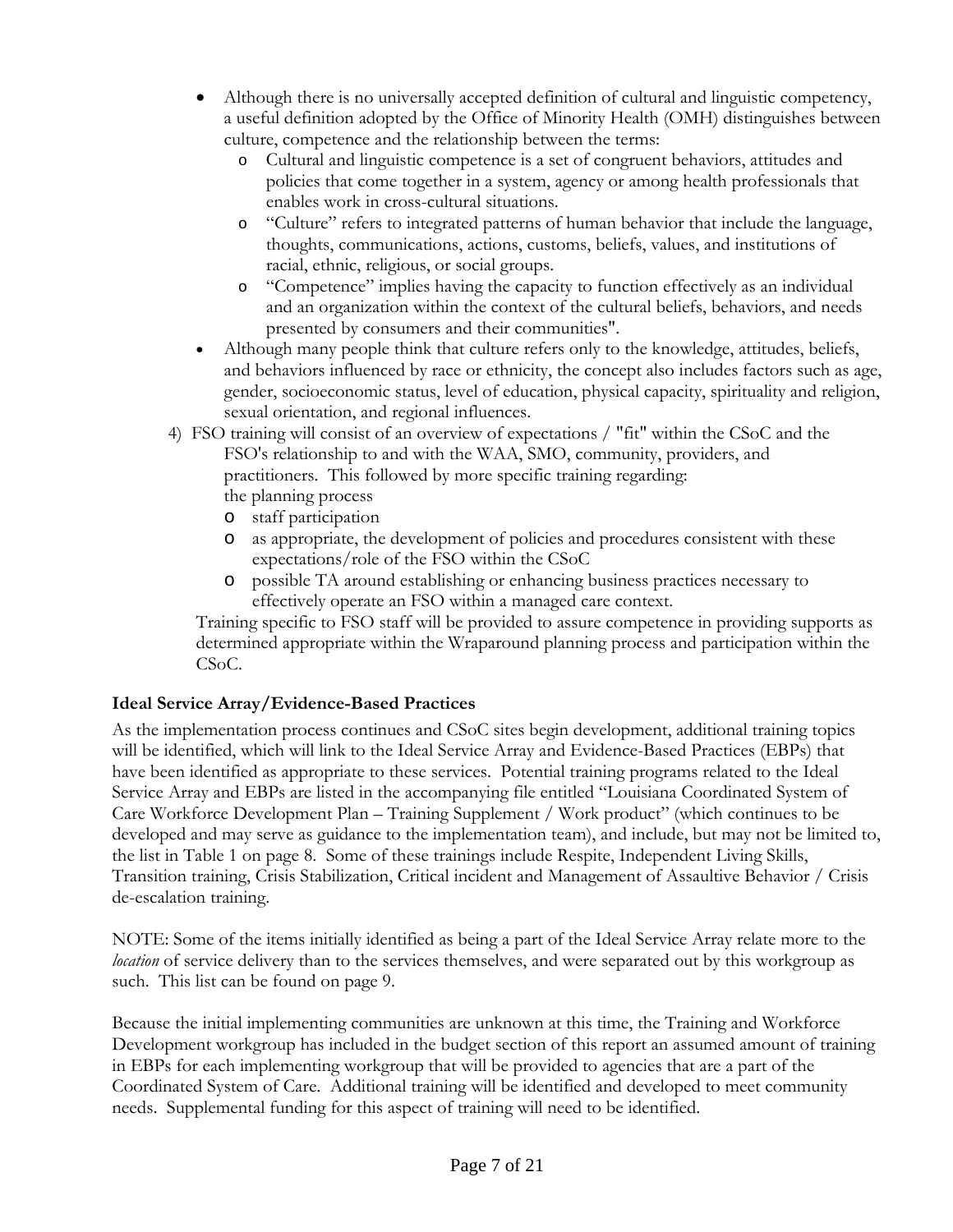#### <span id="page-8-0"></span>**Table 1: Ideal Service Array / Evidence Based Practices**

\*Categories below were taken from "A System of Care for Children and Youth with Severe Emotional Disturbances" June 1994, Executive Summary, Beth Stroul and Robert Friedman, Ph.D. as a method of organizing the Ideal Services within the CSoC Service Array identified. There were no services identified that fall under the III. Educational, IV. Health or V. Vocational services categories.

**I. BEHAVIORAL HEALTH SERVICES**  \*Wraparound Philosophy and SOC principles NONRESIDENTIAL SERVICES Assessment CANS **Psychiatric**  Psychological **CALOCUS**  LOCUS ASAM PPC Home Based Services MST FFT **Homebuilders**  PMTO Triple P MHRS-Individual Intervention MHRS-Parent / Family Intervention MHRS-Skills training group MHRS-Community Supports Day Treatment Emergency Services Crisis Services / CART

RESIDENTIAL SERVICES

 Therapeutic Foster Care MDTFC Wraparound Foster Care Residential Treatment Services Inpatient Hospitalization

**II. SOCIAL SERVICES**  Respite Care

**VI. RECREATIONAL SERVICES**  After School Programs

#### **VII. OPERATIONAL SERVICES**  Case Management

 Family Driven Case Management **Transportation** 

\*Counseling and Medication Management are integrated within several of these component services.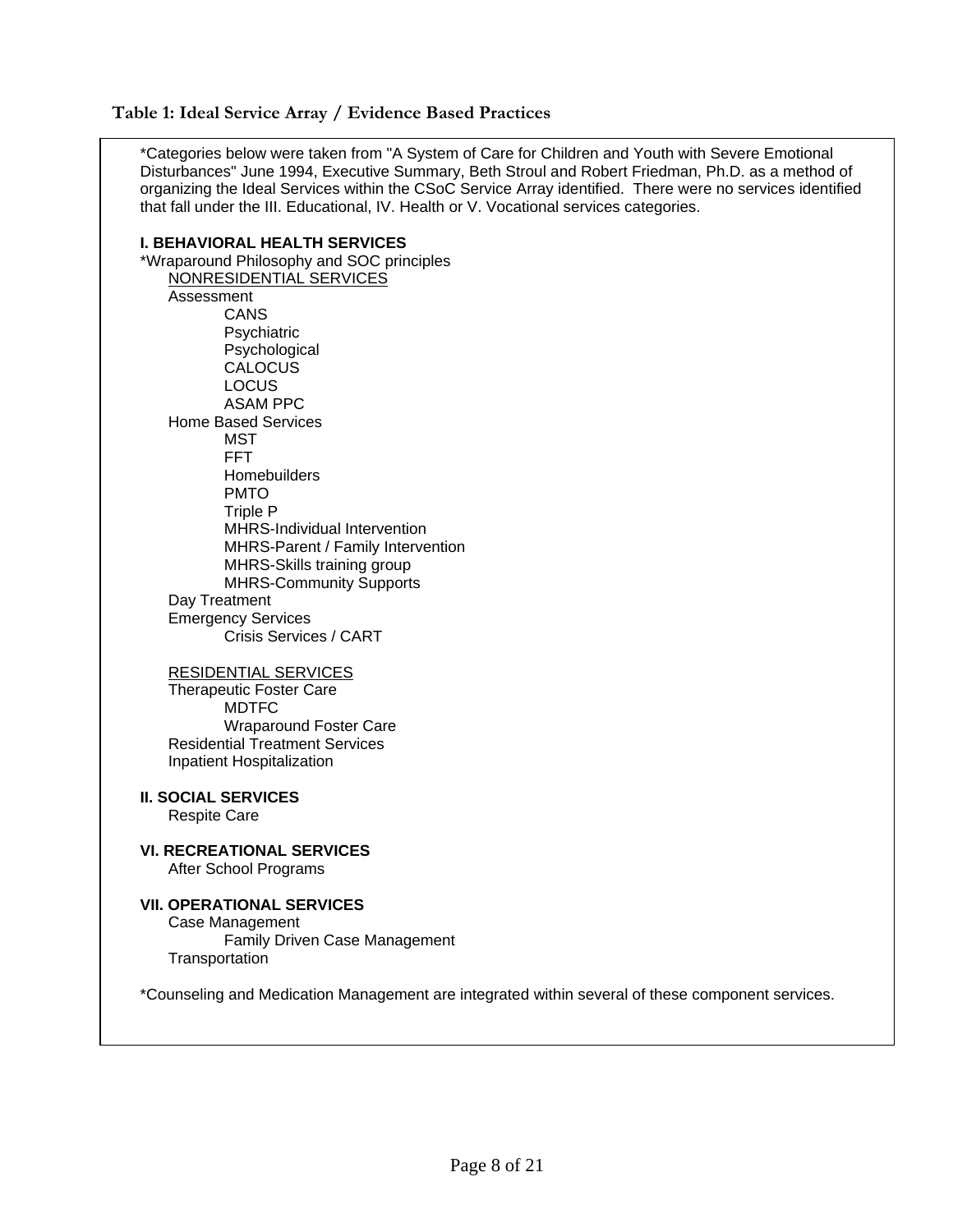#### <span id="page-9-0"></span>**LOCATION OF YOUTH WHERE SERVICES ARE OPTIMALLY PROVIDED:**

- o At home
- o Through extended family and other natural supports
- o In foster care / therapeutic foster care
- o In group homes
- o In shelters
- o In schools

#### **LOCATION OF CLINIC-BASED SERVICES:**

- o Outpatient clinics, community clinics (such as FQHCs, MHRS agencies, etc.)
- o Day Treatment / Partial Hospitalization (Medicare)
- o Residential Treatment
- o Community-Based Services (Home and School)
	- o During school hours
	- o After school

#### **Pre-Service Competencies**

Prior to delivering services within the Coordinated System of Care, service providers will be expected to demonstrate competency in areas identified as Pre-Service Competencies, listed in Table 2 on the page 10.

The Essential Learning System provides courses addressing many of the topics associated with the Pre-Service Competencies required of service providers. Training opportunities will be made available to providers, at a fee, in each Pre-Service Competency through the Essential Learning System.

Providers may also demonstrate competency through completion of courses through other means or through experience in the specific competency area. To encourage provider involvement in initial implementing communities, participating state agencies are encouraged to consider underwriting some ELS training hours for providers within these communities.

Descriptions of each Pre-Service Competency may be found in the accompanying file entitled "Louisiana Coordinated System of Care Workforce Development Plan – Training Supplement / Work product". In addition, a spreadsheet of available courses related to each of the Pre-Service Competencies defined above, which have been reviewed by the Training and Workforce Development Committee, can be found in the same accompanying file (which continue to be developed and may serve as guidance to the implementation team).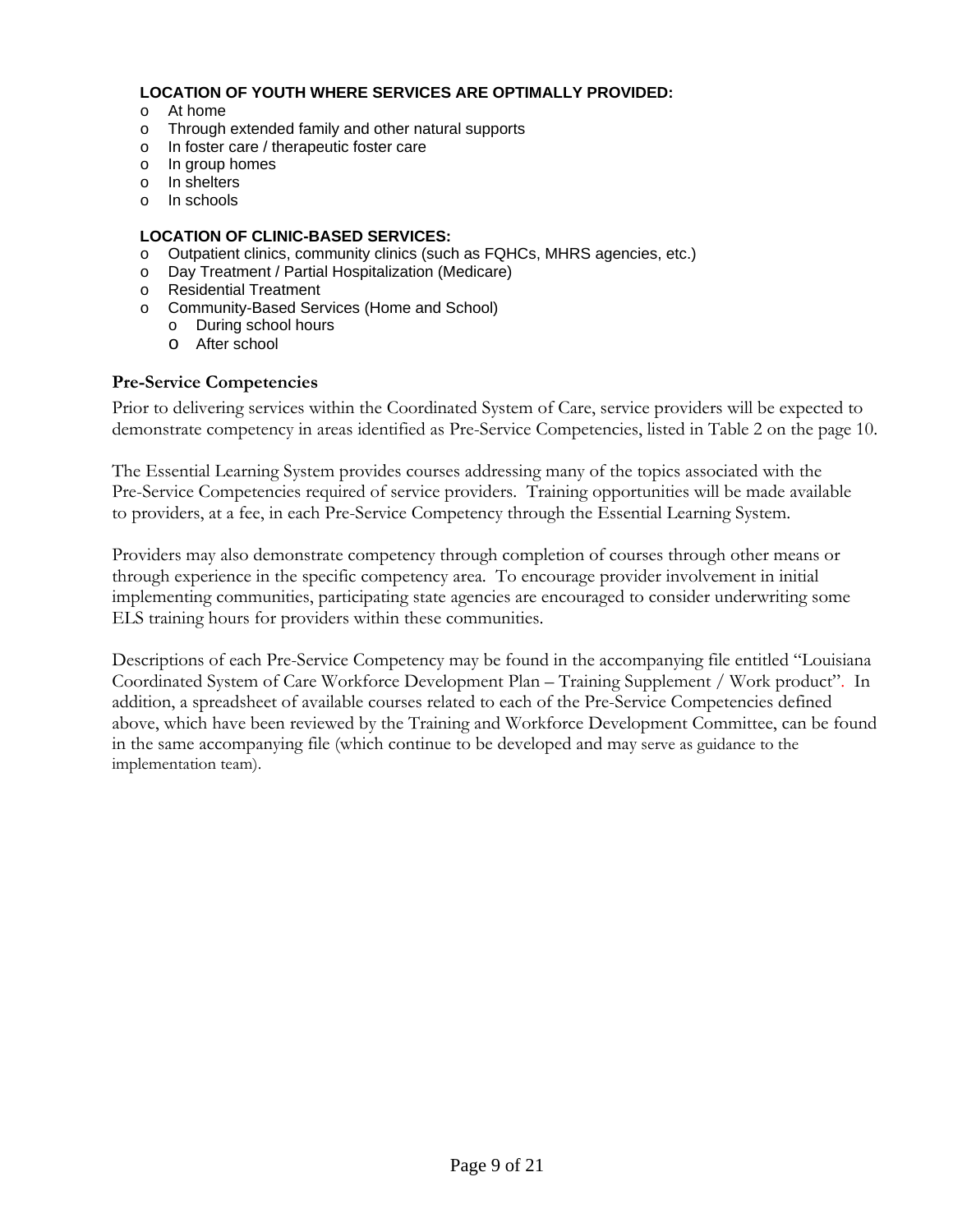<span id="page-10-0"></span>

| Professionalism                               |
|-----------------------------------------------|
| <b>Ethics</b>                                 |
| Confidentiality, HIPAA                        |
| <b>Diversity</b>                              |
| Engagement                                    |
| Assessment                                    |
| <b>Ecological Model</b>                       |
| Evidence-Based Practices                      |
| <b>Co-occurring Disorders</b>                 |
| <b>Crisis Response</b>                        |
| Suicide Prevention                            |
| <b>Behavioral Interventions</b>               |
| <b>Working with School Systems</b>            |
| <b>Communication and Collaboration Skills</b> |
| Documentation                                 |
| Trauma Informed Care                          |
| Motivational Interviewing                     |
| Supervision (supervisors only)                |

**Table 2: Pre-Service Competencies**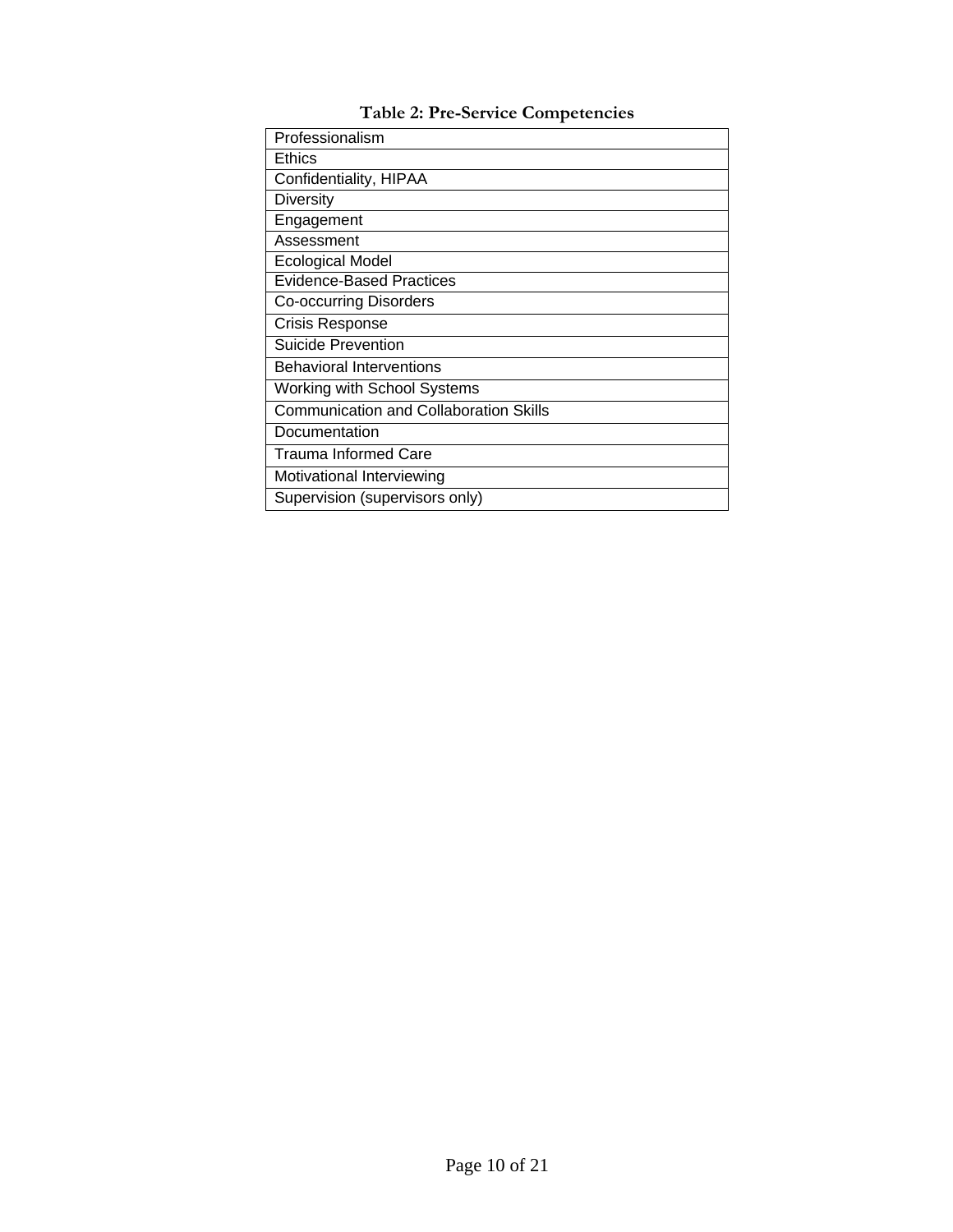## <span id="page-11-0"></span>**Recommended Training Providers:**

National resources will be contracted to deliver training for initial implementing communities. The Training and Workforce Development Committee recognizes that the final decisions about these resources lie elsewhere. However, following significant research regarding these specific training subjects, the committee recommends consideration of the following experts as initial deliverers of the recommended training. Additionally, quotes from these sources for this training were used to develop a budget for initial implementing communities.

- Wraparound Training: The Maryland University Innovations Institute, which is associated with the National Wraparound Initiative. An outline of the components of Wraparound training, as well as expectations of which components are appropriate for specific members of the workforce can be found in the workgroup's supplemental document. (Michelle Zabel and Marlene Matarese have served as the committee's key contacts for the Institute.)
- CANS Training: John Lyons. (As an alternative: The Maryland University Innovations Institute provides a comprehensive approach to Wraparound training that includes CANS training, which should be considered as an option.)
	- o In a later phase of training, an online, web-based CANS re-training and certification approach should be developed, which may be deployed using the Essential Learning System or another appropriate website.
- Cultural Competency should be infused in all aspects of CSoC development, training and service Delivery. Georgetown University, and specifically Dr. Vivian Jackson, could be contracted to assist in this endeavor.
- FSO: The Maryland University Innovations Institute, which is associated with the National Wraparound Initiative. This recommendation came independently from the FSO workgroup. It is the recommendation of this workgroup that the FSO components of training be integrated with and included in the Wraparound Training component. This approach has been discussed with and is supported by the Maryland University Innovations Institute staff.

## **Delivery Methods**

Training providers will:

- Use adult learning techniques to assure retention of training topics and the ability of students to apply their learning in practice within the work environment.
- Deliver face-to-face training on specific training topics, as outlined herein.
- Conduct site visits at providers or otherwise monitor to assure that training concepts are being implemented in the work place.
- Provide online and phone technical assistance to initial implementers.
- Modify training, as needed, to address learning deficits assessed as being due to the training.
- Prepare online versions of training that can be used for remediation and refreshers for members of the workforce.
- Utilize technology to maximize the effectiveness of the training process, with consideration of capacity issues in rural areas.
- Develop capacity for on-going training and wraparound expertise that will reside in Louisiana through contracting with experts to support the development of a Louisiana training curriculum and expertise.
	- "Train the Trainers" training will be performed by the above identified national expert(s) in Wraparound.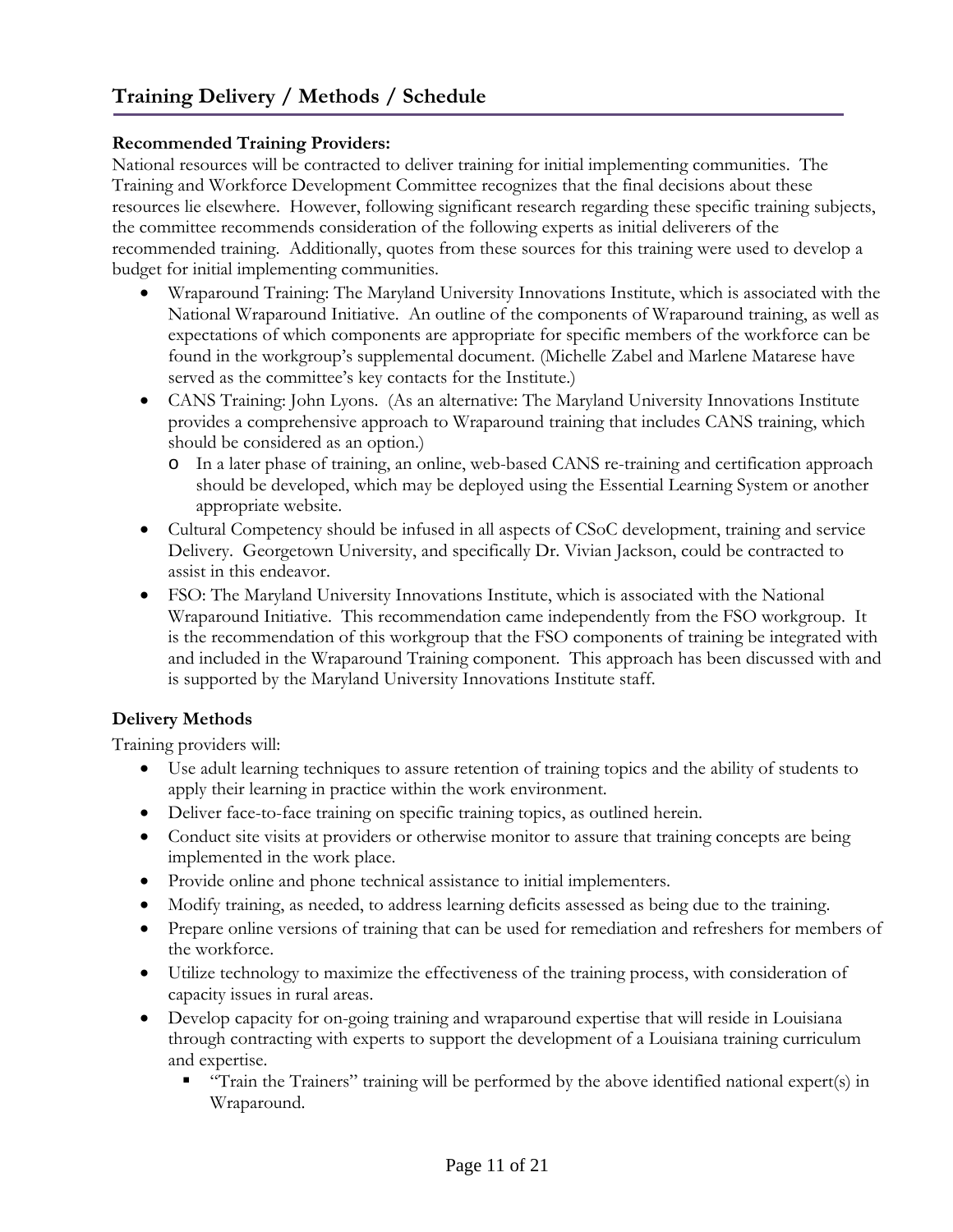A comprehensive training program designed to build sustainable local (Louisiana) capacity to train the workforce beyond the initial implementation phase.

<span id="page-12-0"></span>The University of Florida System of Care Practice Review Tool (SOCPR) and/or similar tools will be considered as an external measure of knowledge/skill acquisition and other indicators of fidelity within a system of care.

## **Who Will Attend Training:**

It is expected that the following types of workers within the Coordinated System of Care will attend the trainings described within this report:

- State purchasing staff, SMO and FSO staff will be required to participate in overview training for each of the topic areas.
- Wraparound Agency (WAA) staff will be required to participate in all three levels of training for each foundational training topic area (WA, CANS, CLC).
- Service providers will be required to participate in all three levels of training for wraparound (as described in the workgroup's supplemental document) and cultural competency, and attend additional training for the CANS, based on job responsibilities (resulting in basic knowledge, proficiency in administering the CANS or train-the-trainer skill levels).
- Other interested members of the initial implementing communities will be able to participate in the overview training for each of these topic areas.

## **Training Schedule/Sequence:**

- 1) Within one month of selection of initial implementing communities: Initial Orientation, conducted in each initial implementing community.
- 2) Within one month of Orientation: Foundational Training Step One (held in Baton Rouge for all initial implementing communities).
- 3) Prior to service delivery, completion of Pre-Service Competency training and meet defined expectations of OBH.
- 4) Follow-on Foundational Training technical support on-site in the initial implementing communities.
- 5) Identification of EBP training(s) to be offered as a state-wide program(s).
- 6) Delivery of appropriate EBP training(s).
- 7) Development of in-state expertise with the assistance of national resources.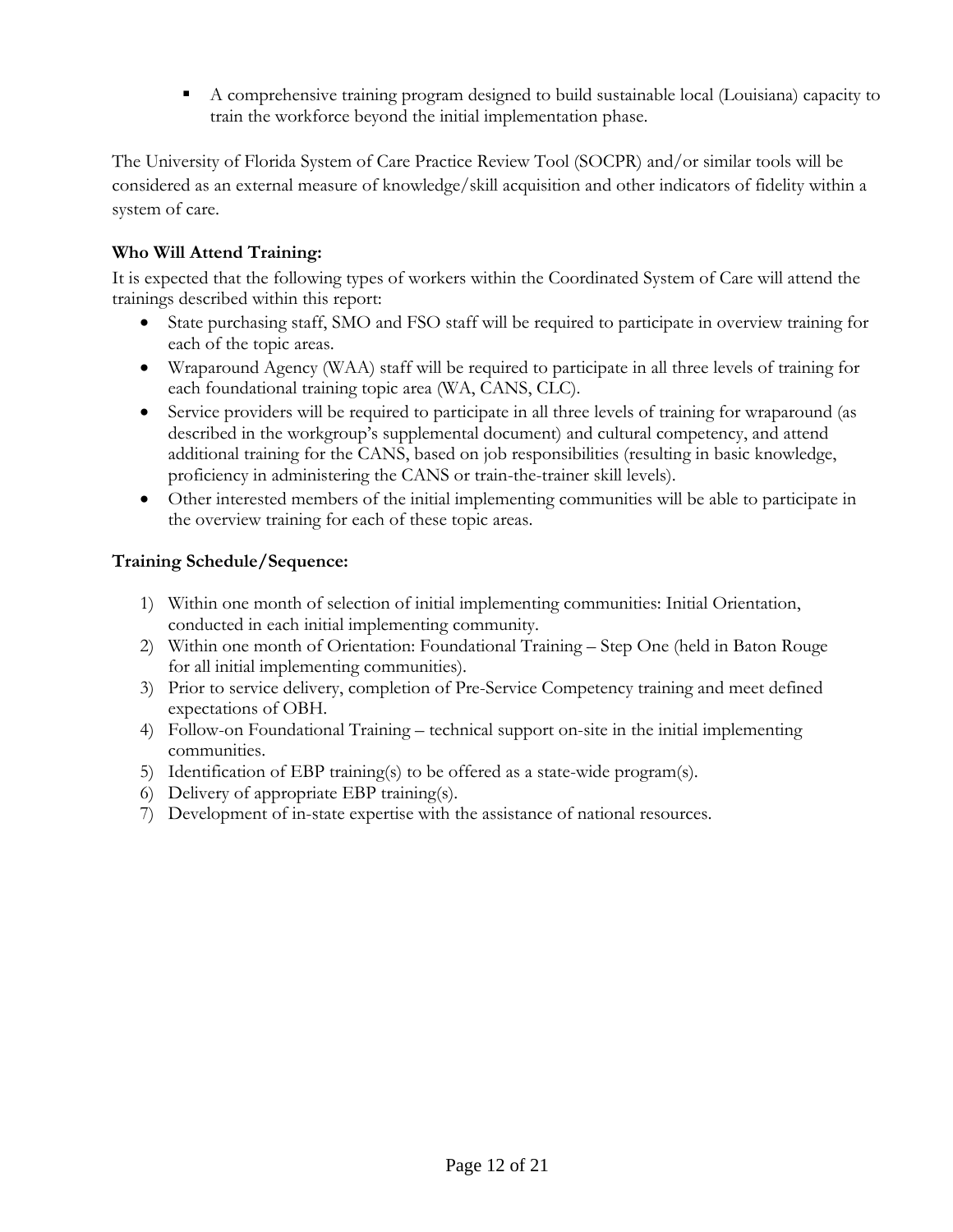<span id="page-13-0"></span>In order to assure long-term capacity within the State of Louisiana to build and train the workforce that will sustain the Coordinated System of Care beyond initial implementation, the following table identifies steps which are recommended by the Training and Workforce Development workgroup. These recommendations build on the recommendations provided in June 2010 by the Provider Training and Capacity workgroup.

| On-Going Training               | Define an on-going training curriculum that includes both online courses     |
|---------------------------------|------------------------------------------------------------------------------|
| Curriculum                      | and face-to-face courses for new members of the provider workforce           |
|                                 | (either because of new providers being added or because of new               |
|                                 | employees within existing providers who will be delivering services within   |
|                                 | the Coordinated System of Care). Develop an annual training calendar,        |
|                                 | and provide courses on a regular cycle.                                      |
| <b>Build Local Capacity</b>     | Build local capacity for on-going education of the workforce.                |
| University Partnership:         | Identify a university partner and together develop an Evidence-Based         |
| <b>Evidence- Based Practice</b> | Practice Training Institute, modeled after the Maryland Innovations          |
| Center                          | Institute. Initial aspects of this partnership could include:                |
|                                 | Deploy DHH resources to develop curricula and teach social<br>$\circ$        |
|                                 | work and social service courses in the school of social work                 |
|                                 | designed to develop system of care core competencies among                   |
|                                 |                                                                              |
|                                 | students in human services and allied fields of study.                       |
|                                 | Work within the University structure to identify and develop key<br>$\circ$  |
|                                 | resources and buy-in to develop the infrastructure for an                    |
|                                 | interdisciplinary, multi-faceted System of Care Training                     |
|                                 | Institute.                                                                   |
|                                 | Use university resources to aid in data collection, storage and<br>$\circ$   |
|                                 | analysis, instructional design, human capital designation and                |
|                                 | other identified areas of need.                                              |
|                                 | Engage other state and university entities to enhance results,<br>$\circ$    |
|                                 | as identified by the Provider Training and Capacity workgroup                |
|                                 | in their June recommendations.                                               |
| University Partnership:         | In a second phase of the partnership with a local university, yet to be      |
| <b>Training Center for</b>      | identified, the training center envisioned above could serve as the delivery |
| <b>Foundational Training</b>    | vehicle for some or all of the training defined within this document.        |
| Components                      |                                                                              |
| <b>University Partnership:</b>  | Ultimately, the university partnership could lead to the establishment of an |
| Evidence-Based Practice         | Evidence-Based Practice Center which conducts major activities that          |
| Center                          | include:                                                                     |
|                                 | Engaging in on-going dialogue with other EBP Center units to<br>$\circ$      |
|                                 | inform and improve implementation efforts.                                   |
|                                 | Providing informational support (e.g., written materials,<br>$\circ$         |
|                                 | presentations and consultations) regarding the steps                         |
|                                 | necessary for an intervention to:                                            |
|                                 | Generate outcome data consistent with the outcome data                       |
|                                 | collected and reported for the State of Maryland's                           |
|                                 | prioritized EBPs.                                                            |
|                                 | Be matched to the target population who would most<br>α                      |
|                                 | benefit and to be diverted from populations who might be                     |
|                                 | harmed by the intervention.                                                  |
|                                 | Be implemented effectively from the level of target youth to<br>$\Box$       |
|                                 | the level of system-wide policy (i.e., readiness assessment                  |
|                                 | and promotion).                                                              |
|                                 |                                                                              |

**Table 3: Capacity Building and Sustainability Recommendations**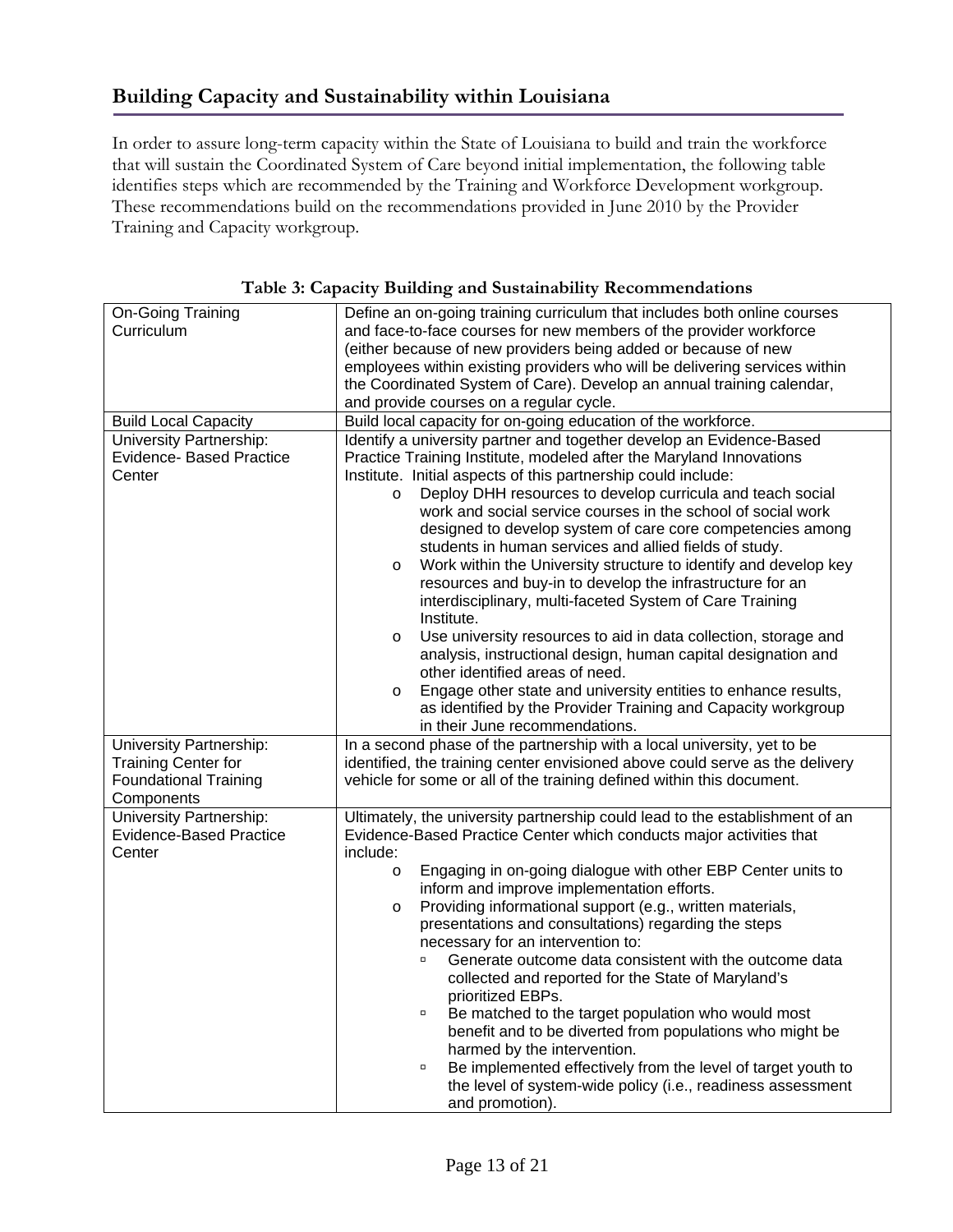|                               | Providing educational opportunities (e.g., presentations,<br>$\circ$       |  |  |
|-------------------------------|----------------------------------------------------------------------------|--|--|
|                               | consultations) around community, provider organizations,                   |  |  |
|                               | clinician readiness and implementation practices.                          |  |  |
|                               | Addressing requests related to EBPs from state agencies.<br>$\circ$        |  |  |
|                               | Assessing community, provider organizations, and clinician<br>$\circ$      |  |  |
|                               | readiness to adopt, implement or expand evidence-based and                 |  |  |
|                               | promising practices.                                                       |  |  |
|                               | Helping to define a minimum appropriate continuum of care<br>$\circ$       |  |  |
|                               | (including both evidence-based and promising practices) for                |  |  |
|                               | specific sub-populations of youth (e.g., young children,                   |  |  |
|                               | transition-aged youth, youth at risk for Residential Treatment             |  |  |
|                               | Center, Juvenile Justice or Child Welfare placement), which                |  |  |
|                               | should be available in every community, jurisdiction or region.            |  |  |
|                               | Helping to develop a data collaborative that integrates data<br>$\circ$    |  |  |
|                               | from state agency databases.                                               |  |  |
| Funding sources               | Consider a variety of funding sources to support the development of the    |  |  |
|                               | on-going training institute, including:                                    |  |  |
|                               | Medicaid.<br>$\circ$                                                       |  |  |
|                               | Federal funding for training enhancements (such as IV-E).<br>$\circ$       |  |  |
|                               | Funding attached to existing training resources and existing<br>$\circ$    |  |  |
|                               | university partnerships within various state agencies (such as             |  |  |
|                               | the Louisiana Child Welfare Comprehensive Workforce Project                |  |  |
|                               | and the Louisiana Universities Child Welfare Alliance).                    |  |  |
|                               | Existing partnerships with child welfare agencies, such as the<br>$\circ$  |  |  |
|                               | MacArthur Foundation, that could be expanded.                              |  |  |
| <b>Evaluation System</b>      | Develop a system of evaluation pertaining to the quality and effectiveness |  |  |
|                               | of the above described Training Institute that can assess the              |  |  |
|                               | effectiveness of the Training Institute in meeting individual and state    |  |  |
|                               | needs as well as the impact on child, family and systems outcomes.         |  |  |
| <b>Curriculum Enhancement</b> | Develop a plan for curriculum enhancement that addresses the people,       |  |  |
| Plan                          | resources, policies and procedures, supporting systems, and the need for   |  |  |
|                               | standardized, uniform and sequential courses and curricula for all         |  |  |
|                               | elements of the Coordinated System of Care workforce.                      |  |  |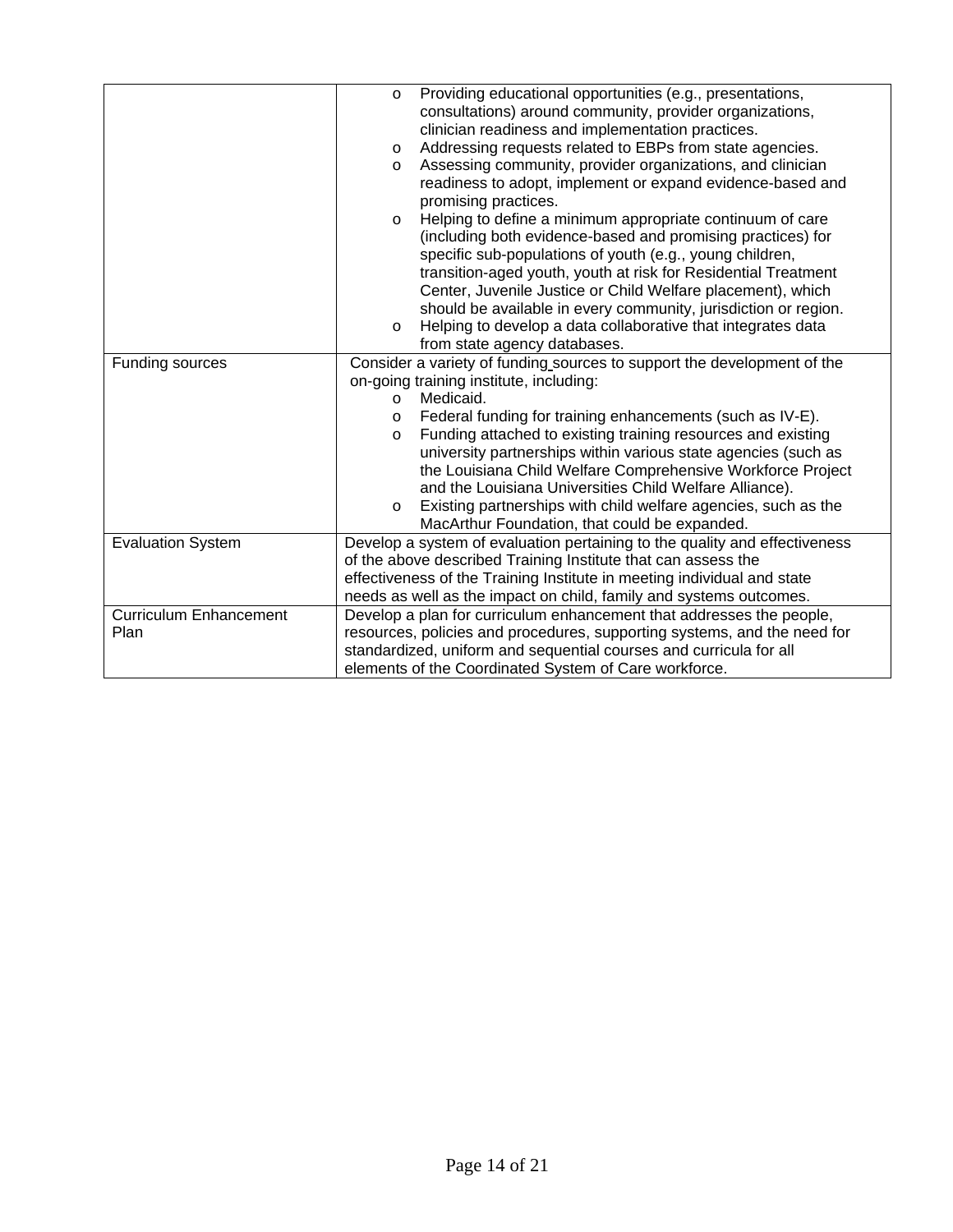# <span id="page-15-0"></span>**Budget for Initial Implementing Year**

## **Budget:**

| <b>CSOC TRAINING BUDGET DETAIL</b>                                         |    |              |                                   |                  |
|----------------------------------------------------------------------------|----|--------------|-----------------------------------|------------------|
|                                                                            |    |              |                                   |                  |
| <b>Professional Services (Training) - Other</b><br><b>Charges</b>          |    | Training     | Travel /<br>Expenses<br>Estimates | Total            |
| Initial Orientation Sessions (conducted in<br>each implementing community) | \$ | 7,500.00     |                                   | \$<br>7,500.00   |
| Training/TA-program                                                        |    |              |                                   |                  |
| WrapAround Training - University of<br><b>Maryland Innovations</b>         | \$ | 78,000.00    | \$57,182                          | \$<br>135,182.00 |
| Child and Adolescent Needs Strengths<br>(CANS)                             | \$ | 11,250.00    | \$3,000                           | \$<br>14,250.00  |
|                                                                            |    |              |                                   |                  |
| Training/TA-Family/Youth support                                           | \$ | 21,600.00    | \$7,550                           | \$<br>29,150.00  |
| University of Maryland Innovations                                         |    |              |                                   |                  |
| Training/TA-Cultural sensitivity                                           | \$ | 21,600.00    | \$7,550                           | \$<br>29,150.00  |
| National experts training identified                                       |    |              |                                   |                  |
| <b>Supplemental Training</b>                                               |    | \$118,000.00 | \$11,768                          | \$<br>129,768.00 |
| Support for EBP implementation, training                                   |    |              |                                   |                  |
|                                                                            |    |              |                                   |                  |
| Sub-Total Other Charges - Training                                         |    | \$257,950.00 | \$87,050                          |                  |
|                                                                            |    |              |                                   |                  |
| One OBH administrator to track training                                    | \$ | 30,000.00    |                                   | \$<br>30,000.00  |
| certificates, course completions for initial                               |    |              |                                   |                  |
| year (responsibility to be assumed by the                                  |    |              |                                   |                  |
| SMO in subsequent years)                                                   |    |              |                                   |                  |
| Sub-Total Personnel - Administrative                                       | Ś  | 30,000.00    |                                   |                  |
|                                                                            |    |              |                                   |                  |
| <b>Total</b>                                                               |    |              |                                   | \$<br>375,000.00 |

Budget narrative begins on the following page.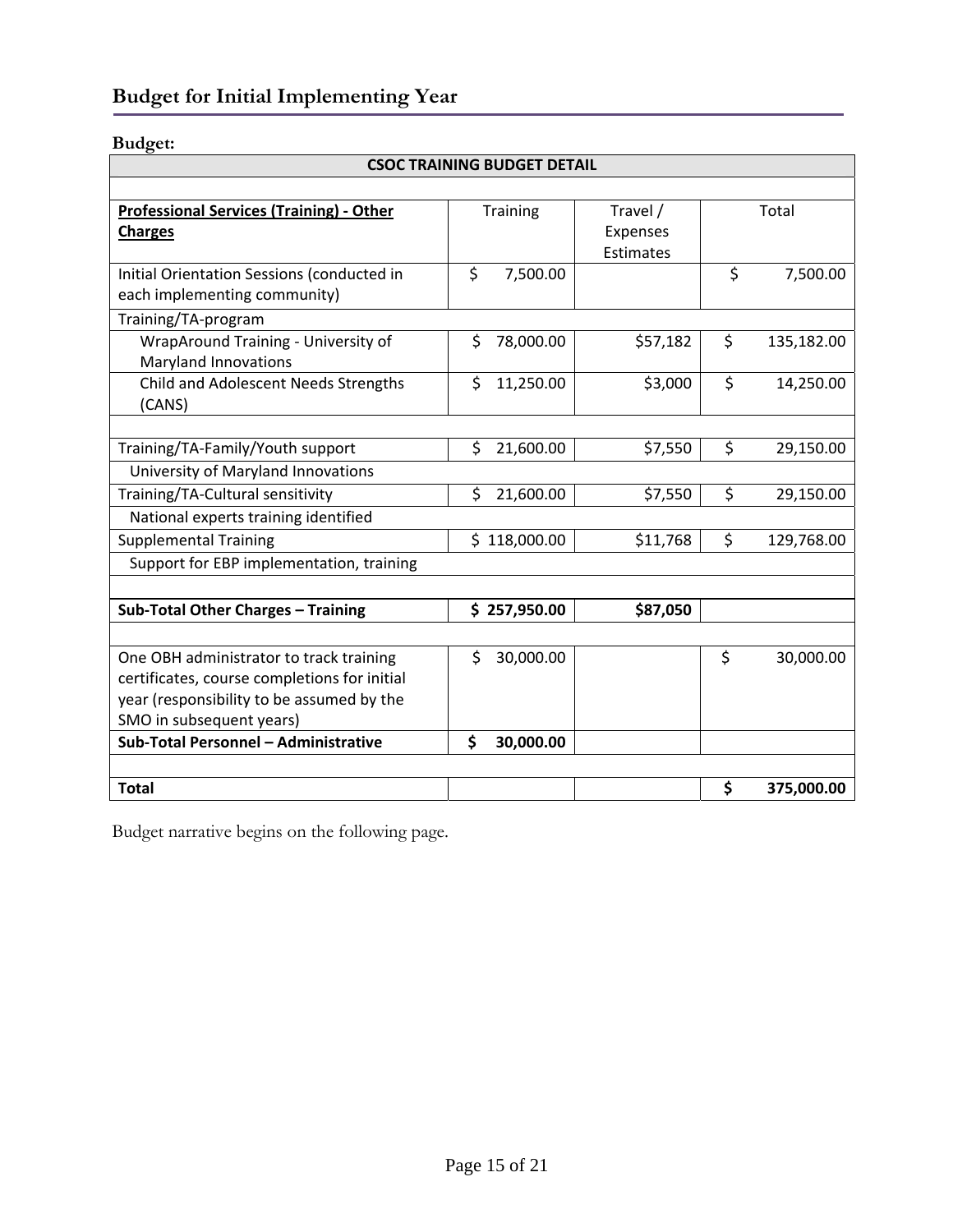## <span id="page-16-0"></span>**Foundational Training Budget Narrative**

**Initial Orientation (community-specific):** A customized orientation for each implementing community designed to introduce each community to the elements of the Ideal Service Array, required Pre-Service Competencies and how to address knowledge gaps, and ideas about the specific providers within each community's CSoC will work collaboratively, including the identification of potential barriers to effective service delivery.

Assumptions:

- Provision of orientation in each of three initial implementing communities
- All participants at the initial orientation will attend at their own expense (or that of their employers), with only direct meeting expenses (room and equipment rental, materials preparation and any food provided during the orientation) covered by this budget.

| Training / Support Costs | \$7,500    |
|--------------------------|------------|
| <b>OBH</b> Costs         | \$7.500.00 |

**System of Care and Wraparound**: A three tiered system-wide training approach with multiple courses designed to address multiple levels of knowledge, skill based staff needs. Also provides for coaching and technical assistance (TA) to ensure sustainability of knowledge and skills.

Assumptions:

- Provision of specific training to 50 100 staff
- Inclusive of repeat training as CSoC continues to develop and add provider agencies / staff.
- To the extent that there can be efficiencies gained and cost minimized, certain aspects of the training may occur in one central location or multiple sites. Training / Support Costs \$135,872 (including travel expense estimates) OBH Costs \$135,872.00

**Child and Adolescent Needs Strengths (CANS):** Standard training consists of a two day training in which an initial CANS training is followed by additional training to support the implementation of training. Will involve a larger group for the first day and use that to get people certified and launch the roll-out and then a smaller group stays the second day to become trainers.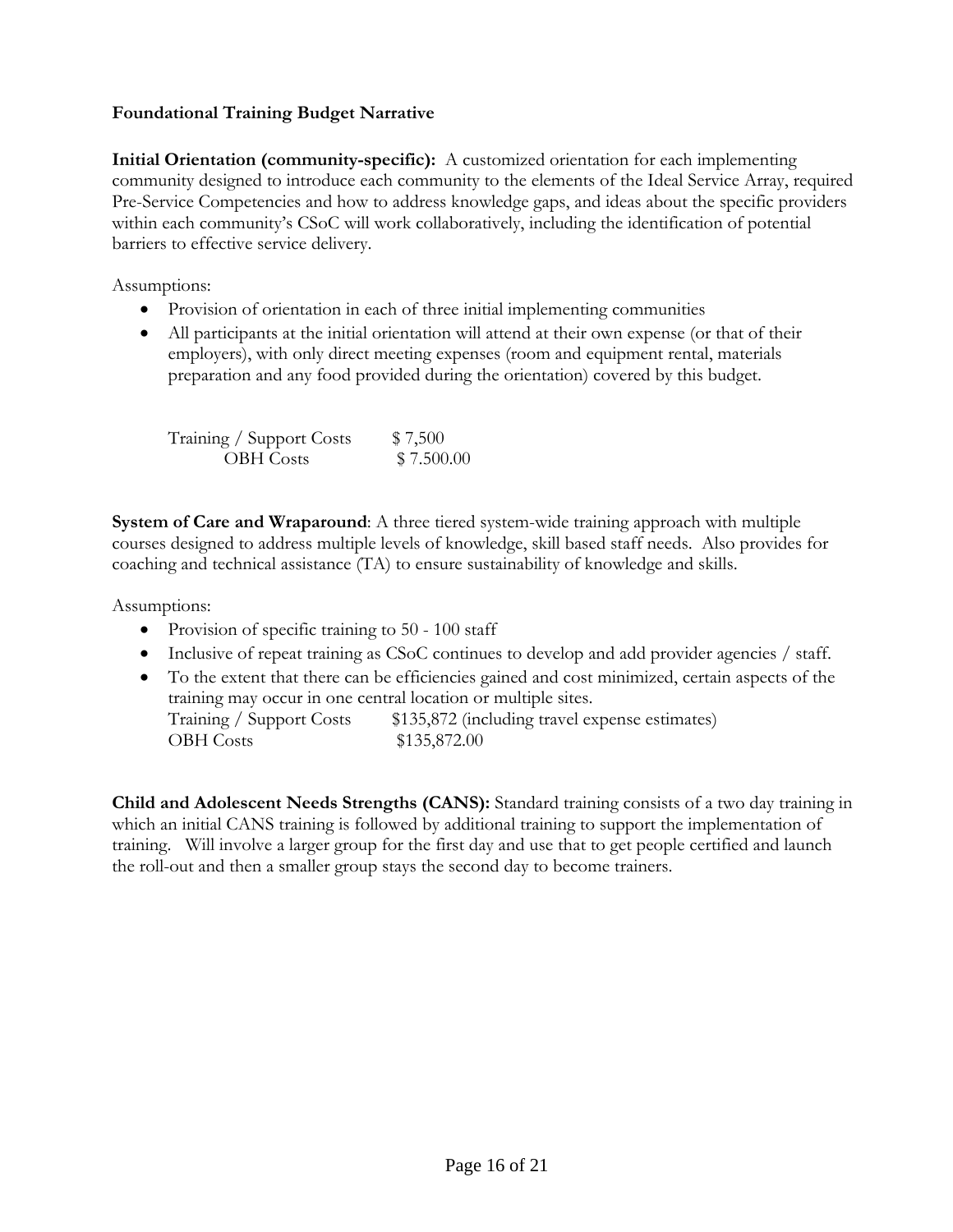## **Child and Adolescent Needs Strengths (CANS):** (continued)

Assumptions:

• Local Communities will want individuals trained to administer the CANS and to train additional staff as CANS trainers. Training / Support Costs Three days of training estimated at \$11,250 \*Travel expenses estimated. (Training attendance 150 first day and 50 second day) OBH Costs \$14,250.00

**Cultural and Linguistic Competence**: Cultural Competence training will be embedded in the Wraparound training process and foundational training for the FSO and provider staff. As such this training will minimally consist of an Overview of Cultural Competence for up to 100 staff, follow up training specific to the implementing communities, and additional TA and coaching provided to practitioner groups within the implementing communities. To the extent that there can be efficiencies gained and cost minimized, certain aspects of the training may occur in one central location or multiple sites.

Assumptions:

- CLC training will follow a schedule of training similar to that of the Wraparound training (with a three tiered approach).
- Estimated Budget assumption based on 18 days for up to three (3) implementing communities.
	- o Overview: 2 days training /2 days prep
	- o Community specific training: 3 days / 1 day prep
	- o Ongoing or targeted TA: 6 days / 2 days prep
- To the extent that there can be efficiencies gained and cost minimized, certain aspects of the training may occur in one central location or multiple sites.

| Training / Support Costs | $$1,200$ /trainer/day plus travel expenses |
|--------------------------|--------------------------------------------|
|                          | (includes prep days and training days)     |
| <b>OBH</b> Costs         | \$29,150.00<br>*Travel estimated           |

**Family Service Organization:** FSO training will consist of an overview of expectations / "fit" within the CSoC and the FSO's relationship to and with the WAA, SMO, community, providers, and practitioners. This followed by more specific training regarding:

- o the planning process
- o staff participation
- o as appropriate, the development of policies and procedures consistent with these expectations/role of the FSO within the CSoC
- o possible TA around establishing or enhancing business practices necessary to effectively operate an FSO within a managed care context.

Training specific to FSO staff will be provided to assure competence, certification in providing supports as determined appropriate within the Wraparound planning process and participation within the CSoC.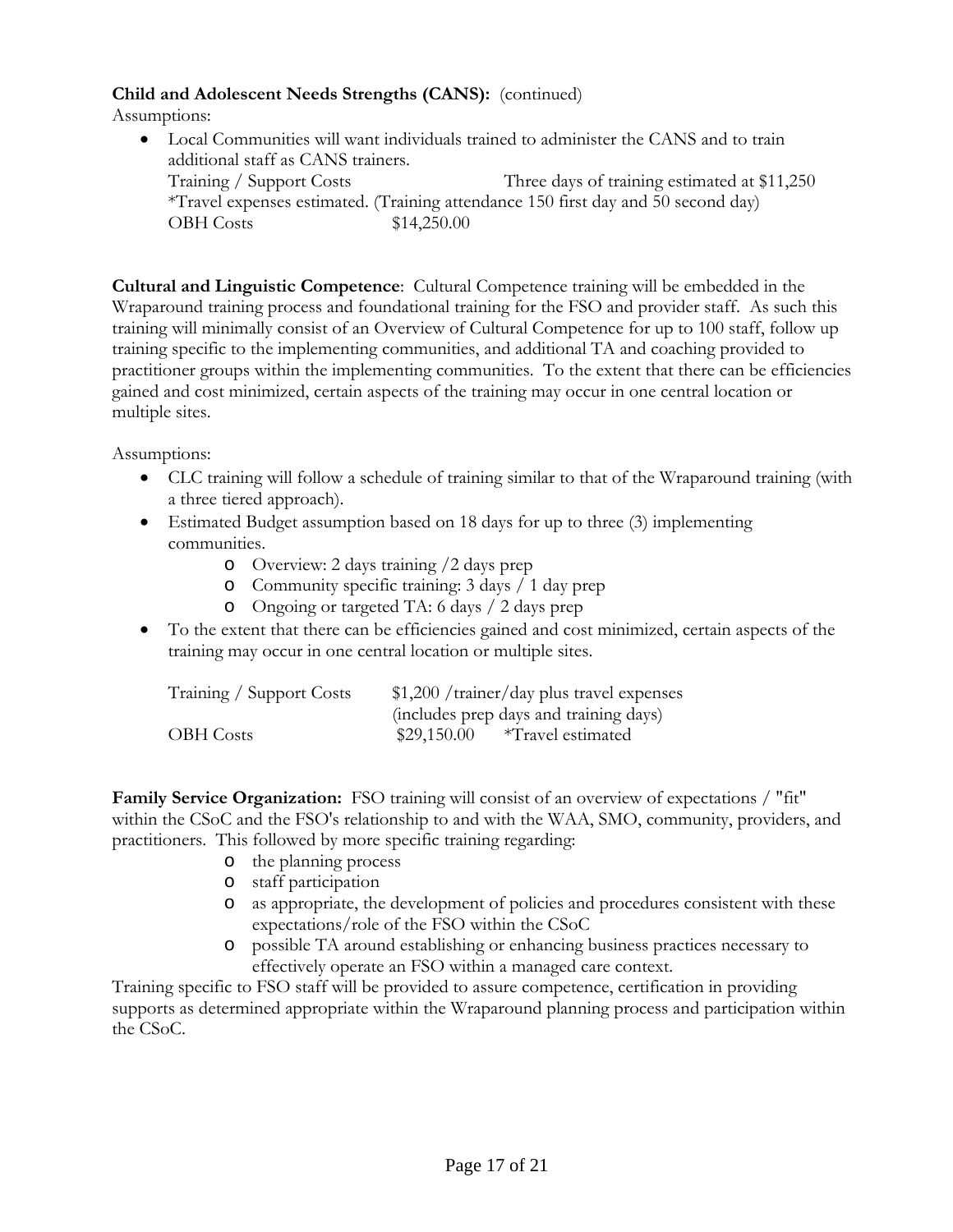## **Family Service Organization: (continued)**

Assumptions:

- FSO training will follow a schedule of training similar to that of the CLC training (with a three tiered approach).
- Estimated Budget assumption is based on 18 days
	- o Overview: 2 days training /2 days prep
	- o Community specific training: 3 days /1 day prep
	- o Ongoing or targeted TA: 6 days / 2 days prep
- To the extent that there can be efficiencies gained and cost minimized, certain aspects of the training may occur in one central location or multiple sites.

| Training / Support Costs | $$1,200/$ trainer/day plus travel expenses |
|--------------------------|--------------------------------------------|
|                          | (includes prep days and training days)     |
| <b>OBH</b> Costs         | \$29,150.00                                |

**Supplemental Training:** The coordinated system of care implementing communities will determine and communicate the array of evidence-based practices (EBPs) available and any technical assistance or additional training they require to appropriately respond to the required ideal service array elements and satisfactorily meet the needs of those they serve. Supplemental training / technical assistance will be offered to assure the necessary array of services.

Assumptions:

- Implementation costs for Manualized EBPs identified for the CSoC average \$60,000 per implementation site per EBP. (Depending on which EBP is addressed, the average cost listed above will pay for the first year of implementation for one team or multiple clinicians within an implementing community per site.)
- Technical assistance for implementation and support to implementing communities will be available through OBH and the CSoC participating agencies braided funding.
- To the extent that there can be efficiencies gained and cost minimized, certain aspects of the training may occur in one central location or multiple sites.

| Training / Support Costs | $$1200 - 2,000/$ trainer/day      |
|--------------------------|-----------------------------------|
|                          | plus estimated travel / expenses. |
| <b>OBH</b> Costs         | \$129,768.00                      |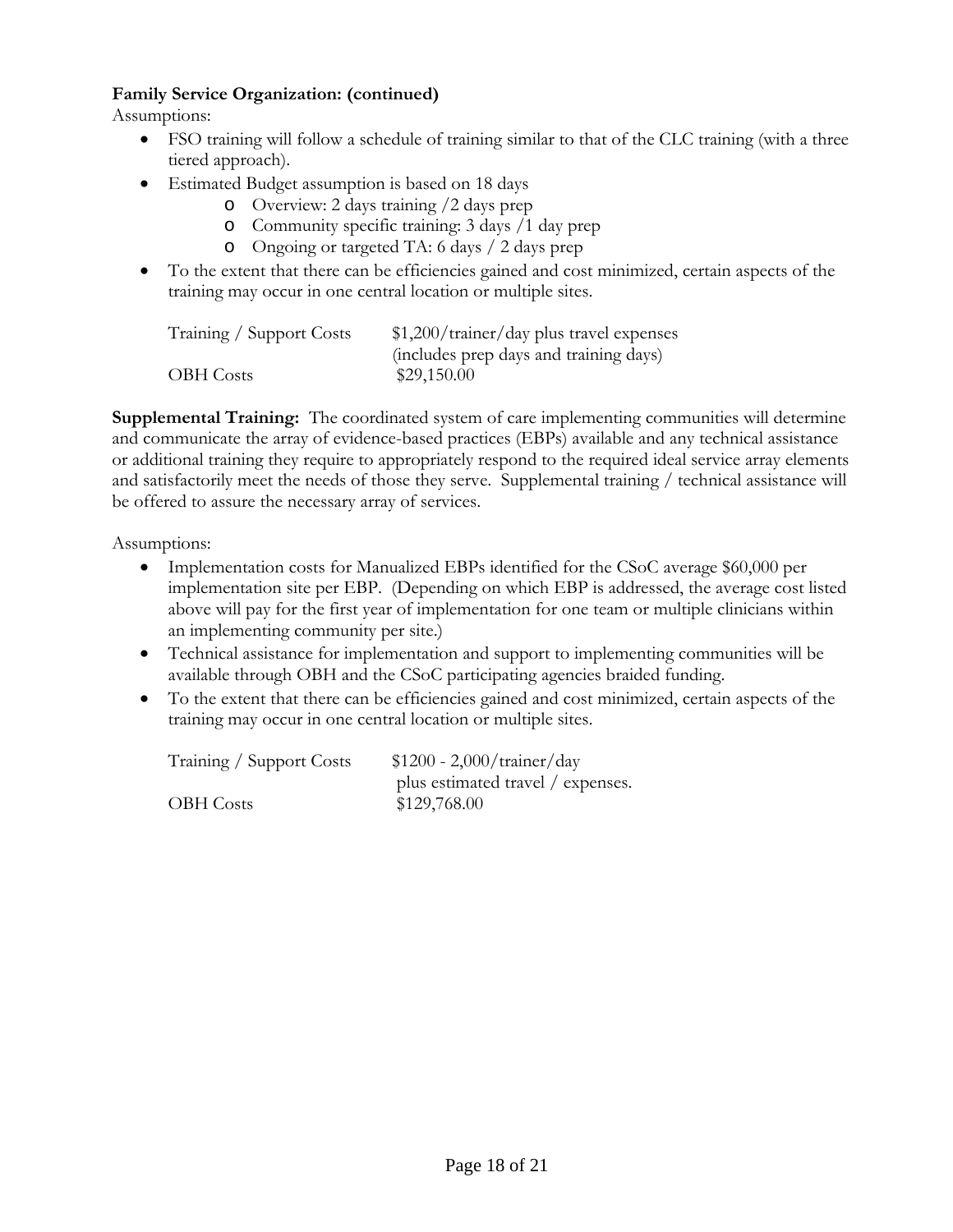**Pre-Service Competency Training:** Access to the Essential Learning System (ELS) for CSoC providers to address knowledge gaps in the workforce. (Use of this system will simplify tracking of this training.)

Assumptions:

- Cost of training will be covered by individual providers
- Cost per unit of ELS: \$10 per CEU, \$9 per course if the course is in the public domain.
- A contract will be needed with Essential Learning for website access for private providers.
- State agencies will consider underwriting a portion of these costs to incent providers to use ELS as a means of addressing knowledge gaps in their workforce.

**Administrative Support:** Tracking and reporting on training status (Pre-Service Competencies, Foundational Training and supplemental training) is anticipated to require a full-time person during the first year of implementation.

Assumptions:

• This function is anticipated to be assumed by the SMO after the initial year.

Support Costs: \$30,000 / year OBH Costs: \$30,000

# **Additional CSoC Implementation Workforce Tasks**

In addition to the Workforce Development activities planned to implement the Coordinated Systems of Care within the proposed HCBS waiver, the committee anticipates additional workforce tasks will be identified in order to assure quality care to all those served within the State's array of services. The Authorities documents that address services to youth who are not eligible for services within the CSoC and services for adults, both address training requirements in addition to those previously delineated. These training requirements include; Assessment, Treatment planning, Youth and Parent support basic training, Crisis Stabilization, Critical Incident, Management of Assaultive Behavior / Crisis de-escalation training. ASAM, Trauma Focused training and Basic training will also be made available to all providers of state plan services.